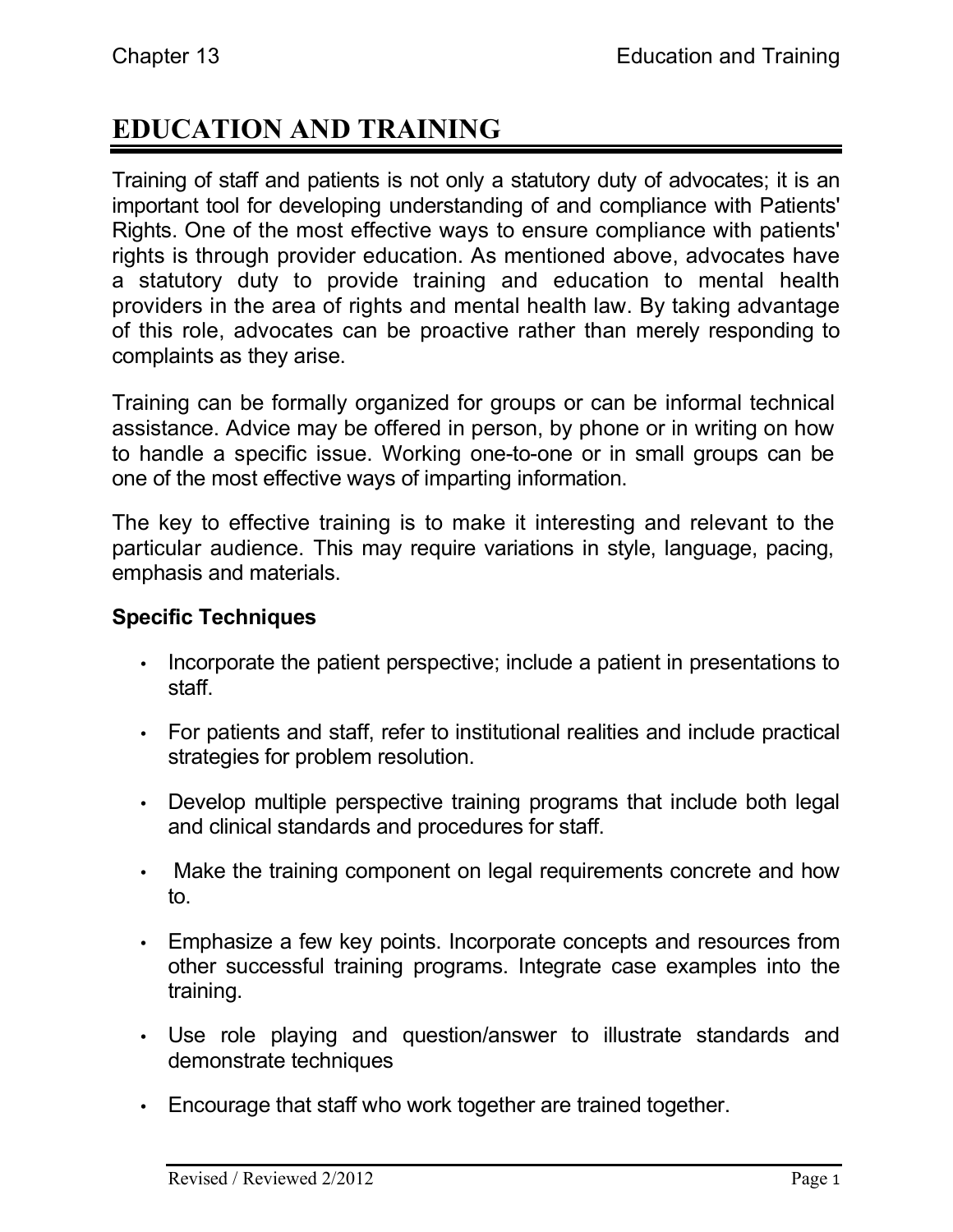- Allow for an opportunity for staff and patients to talk openly about their concerns and discuss their own attitudes, perceptions, and opinions.
- Provide time for questions. Use consultants with expertise in the field to provide the training.
- Vary presenters.
- Provide materials and/or things to look at.
- Involve the audience.
- Move around.
- Use creative training approaches.
- Work toward a natural style.

## **Steps to Develop an Effective Training**

Getting up in front of a group of people to provide training is a challenging advocacy task. The more training you do, the more comfortable it becomes.

First, develop an outline for the training. Include the basic material you want to cover, case examples, questions to the audience and points where handouts are distributed. Decide whether or not to allow questions throughout the presentations or after each section. Rehearse the training out loud to yourself if it's your first time.

Second, make sure that you feel comfortable with your material. Remember, if you don't know the answer to a question you can always get back to the person later. While you are reviewing your materials, look for potential handouts, case examples and visual aids to use in the training.

Third, assess your audience and their perspective. Identify their interests and incentives and direct your training to meet them. Modify language, examples and instructions according to audience characteristics.

Sample Training Topics:

- $\Sigma$  The Commitment Process
- ∑ Patients' Rights: Observance and Denial
- ∑ Informed Consent and Capacity Hearings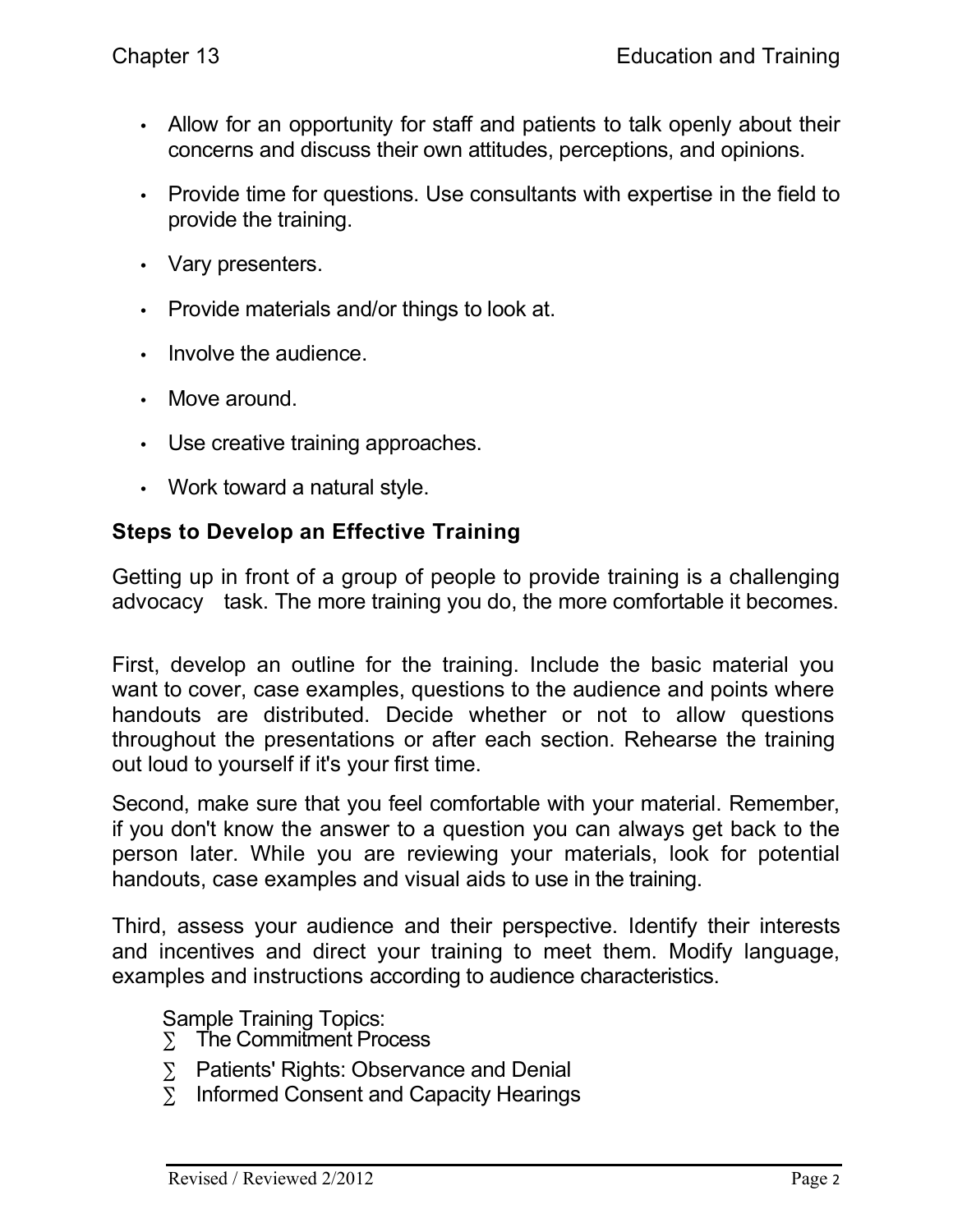- 
- ∑ Avoiding Seclusion and Restraint with Less Restrictive Interventions<br>
∑ Patients' Rights to Participate in Assessment and Treatment Plannin<br>
∑ Confidentiality of Mental Health Information<br>
∑ Conservatorship: Process and ∑ Patients' Rights to Participate in Assessment and Treatment Planning
- ∑ Confidentiality of Mental Health Information
- ∑ Conservatorship: Process and Protections
- ∑ Medical Treatment Decision Making

### **Client Education and Self Advocacy**

Advocates must also work to provide information to and increase participation of clients in advocacy services by keeping their clients fully informed about advocacy activities.

Advocates should seek to promote peer and self advocacy in their communities.

- Peer advocacy is clients supporting and assisting each other in advocacy activities.
- Self advocacy is the client taking on his/her own representation.

Both processes recognize that clients' unique expertise - their experience with the problems they are attempting to resolve and the energy and commitment built through personal experience - are valuable, special qualities of good advocacy work.

The following is an excerpt from Lori Shepard - "Description of Self Advocacy" *Introduction to Self Advocacy* (PAI, 1998):

"Self advocacy is different from the traditional form of advocacy services. In a regular advocacy program, you would give your complaint to the advocate and the advocate would take the issue to the appropriate authorities for you and follow whatever due process or appeals might be necessary to get you your desired goal, then report back to you when the issue has been resolved.

In a self advocacy program the goal is for you to decide what it is you want, find out how to go about getting what you want, develop a plan and carry that plan out. This might include learning new skills, utilizing others to get what you want and seeking assistance from those in a position to assist you. You may learn some of the skills necessary to successfully advocate for yourself from a Patients' Rights Advocate or another person who has experienced similar problems. In self-